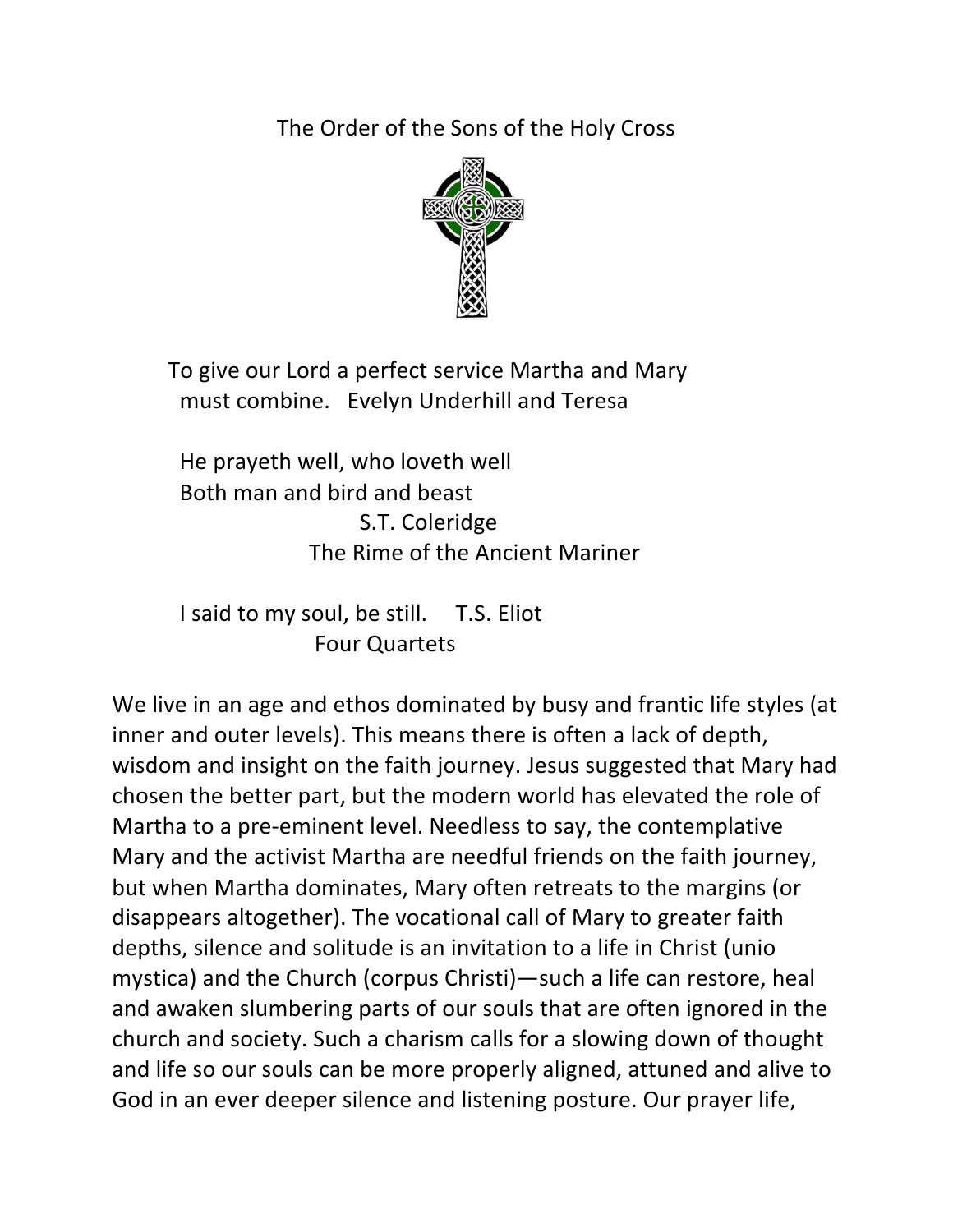therefore, in Christ and the Church is essential to being who we are called to be as children of God.

The Order of the Sons of the Holy Cross is to witness to the importance of the contemplative prayer life as life together on the ship of faith as it sails across the oft volatile sea of time. The vision of the contemplative prayer order is to offer Mary a place on the ship of faith again. Mary knows how to wait, be attentive, still, listen and discerningly respond to the overtures and invocations of God. It is from such a posture that the church is often renewed. The contemplative journey threads together, in an intricate and evocative manner, the centrality of wisdom, friendship and justice-peacemaking within the life of the church and the world (amor mundi)—such will be the integrated and holistic vision of The Order of the Sons of the Holy Cross. John, the beloved disciple of Jesus, is, in many ways, the contemplative Mary of the Church, and John's gospel will be a model and mentor to the Sons of the Holy Cross.

The Order of the Sons of the Holy Cross will be the male equivalent of The Order of the Daughters of the Holy Cross. The Order will have a rule of life, be grounded in contemplation and friendship, committed to life in the parish and larger church and, by extension, in the world. Those in the Order will be, as much and as far as possible, in regular contact, meet annually for a weekend retreat and be committed to mentoring and discerning prayerful contemplative vocations and charisms in others. The Order will immerse itself in the richness of the historic Church Tradition (with its Creeds and Councils) and the classical texts of the church that embody the time tried contemplative way.

The core of such an order is, of course, as Coleridge so rightly noted, to see the intimate connection between prayer and love and the Divine love for man and bird and beast.

Rule of Life: Five Guiding Principles